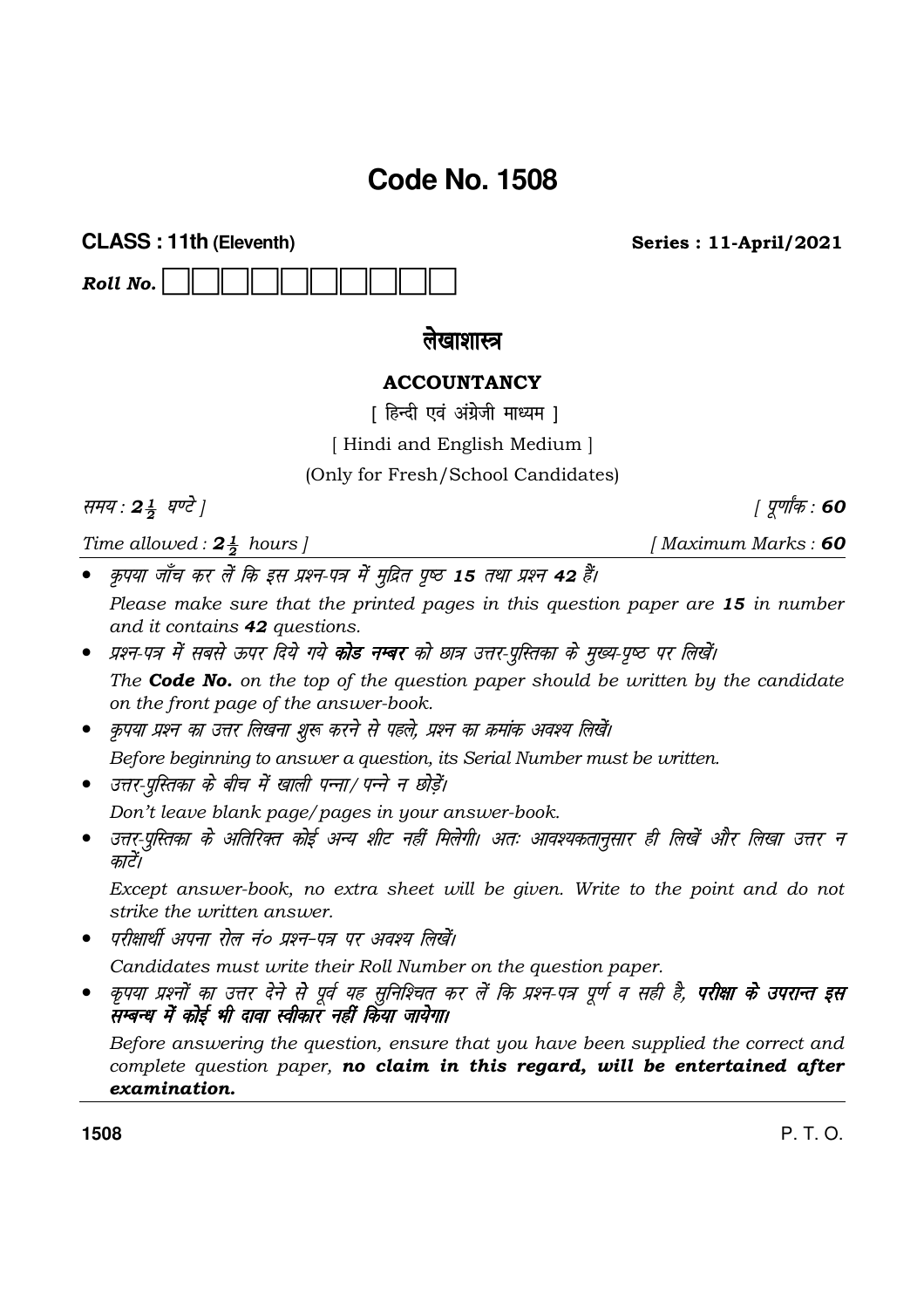## सामान्य निर्देश :

- (i) सभी प्रश्न अनिवार्य हैं।
- (ii) प्रश्नपत्र में कूल 42 प्रश्न हैं।
- (iii) प्रश्न संख्या 1 से 30 तक वस्तूनिष्ठ प्रश्न तथा प्रत्येक प्रश्न 1 अंक का है।
- (iv) प्रश्न संख्या 31 से 40 तक अति-लघुत्तरात्मक प्रश्न हैं तथा प्रत्येक प्रश्न 2 अंकों का है।
- (v) प्रश्न संख्या 41 लघु उत्तरीय प्रश्न हैं तथा 4 अंकों का है।
- (vi) प्रश्न संख्या 42 दीर्घ उत्तरीय प्रश्न हैं तथा 6 अंकों का है।
- (vii) प्रश्नपत्र में समग्र रूप से कोई विकल्प नहीं है। तथापि 6 अंकों वाले प्रश्न में आंतरिक चयन प्रदान किया गया है। ऐसे प्रश्न में दिए गए विकल्प में से आपको **केवल एक** ही प्रश्न करना है।
- (viii)कैल्क्यूलेटर के उपयोग की अनुमति नहीं है। आवश्यक होने पर, लघुगणकीय सारणियों का प्रयोग किया जा सकता है।

## General Instructions :

- (i) All questions are compulsory.
- (ii) There are  $42$  questions in all.
- (iii) Question No. 1 to 30 are Objective Type Questions and carry 1 mark each.
- (iv) Question numbers 31 to 40 are Very Short Answer Type Questions and carry 2 marks each.
- (v) Question numbers  $41$  is Short Answer Type Question and carry 4 marks.
- (vi) Question numbers 42 are Long Answer Type Question and carry 6 marks.
- (vii) There is no overall choice. However, internal choice is given in long answer type question and carry 6 marks each. You have to attempt only one of the given choice in such question.
- (viii) Use of calculators is not permitted. If required, you may use logarithmic tables.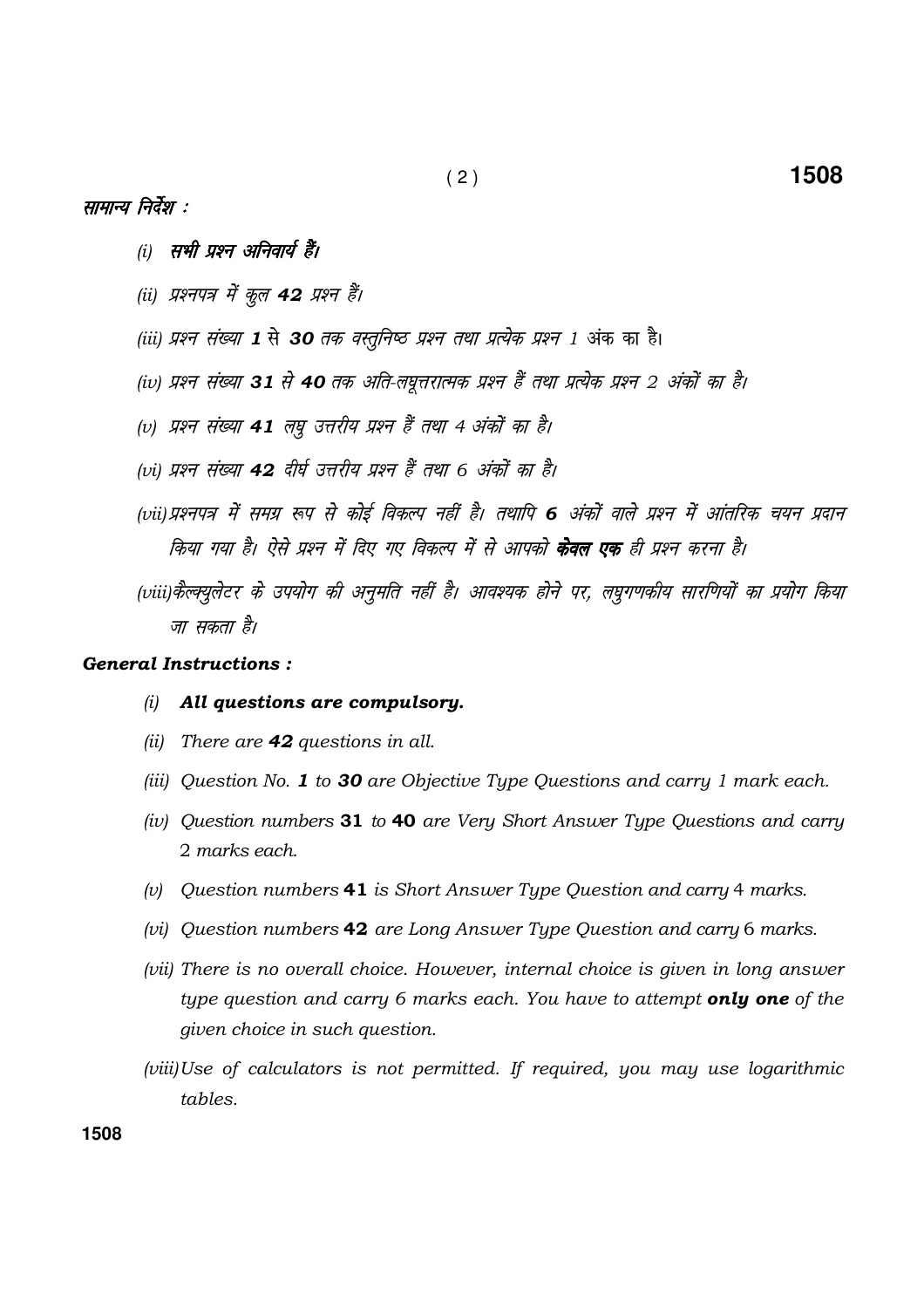## (वस्तुनिष्ठ प्रश्न)

## (Objective Type Questions)

## (A) रिक्त स्थान भरें :

Fill in the Blanks:

- 1. .............. सम्पत्तियाँ, वे सम्पत्तियाँ होती हैं जिनको छुआ व देखा जा सकता है।  $\mathbf{1}$ .............. are those assets which have a physical existence and which can be seen or felt.
- 2. .............. दायित्व, वे दायित्व हैं जो सामान्यतः एक वर्ष के अन्दर भुगतान किए जाते हैं।  $\mathbf{1}$ ............... refer to those liabilities which are to be paid normally within one year.
- 3. .............. प्रणाली में यह आवश्यक है कि लेखांकन की यही विधि अगले वर्षों में भी अपनाई जाए।  $\overline{1}$

Concept of ............... requires that the same accounting methods should be used from one accounting period to the next.

- 4. .............. सिद्धांत के अनुसार व्यक्तिगत लेन-देन, व्यावसायिक लेन-देन से अलग है।  $\mathbf{1}$ Personal transactions are distinguished from business transactions in accordance with the principle of ...............
- 5. मोहन को वेतन का भुगतान करने पर .............. खाता डेबिट किया जाएगा।  $\mathbf{1}$ Salary paid to Mohan will be debited to .............. A/c.
- "Debit all expenses and Credit all Incomes." .............. खाते का नियम है।  $\mathbf{1}$ 6. Rule of .............. A/c is "Debit all expenses and Credit all incomes".

1508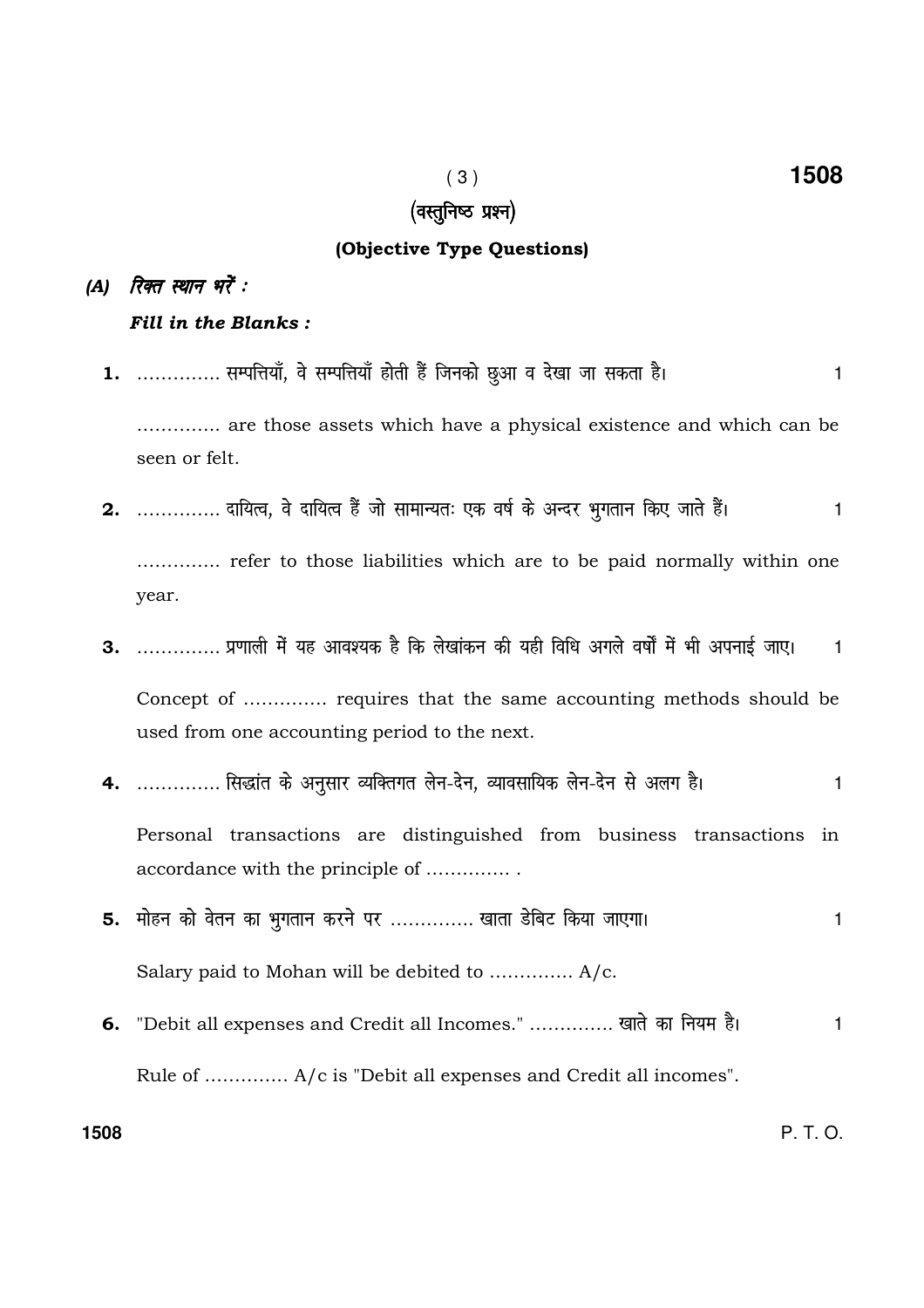$7.$  बैंक से नकदी निकालने पर नकद बुक में की गई प्रविष्टि ………….. कहलाती है।  $\,$ 

When cash is withdrawn from bank the entry in the Cash Book is called ………….. entry.

8. जब एक फर्म नकद पुस्तक रखती है, तो उसे ………….. खाता खाताबही में बनाने की आवश्यकता नहीं है।  $\frac{1}{\sqrt{2}}$ ।

When a firm maintains a Cash Book, it need not maintain ………….. A/c in the ledger.

 $9.$  बिल की परिपक्वता के लिए तीन दिन ज्यादा को ………….. कहा जाता है।  $\,$ 

Three days added for calculating the date of maturity of bill of exchange are called ………….. .

- 10. 23 अक्टूबर, 2009 को लिखा गया बिल 3 महीने के लिए, की देय तिथि …………… हैं।  $\,$ Due date of bill of exchange drawn on 23rd October, 2009 for 3 months will be ………….. .
- (B) सही विकल्प का चयन करें :

Choose the best alternate :

- $11.$  एकल प्रविष्टि पद्धति :  $\hspace{1.5cm}$ 
	- (A) v'k q) (B) vO;ofLFkr
	- (C) vo SKkfud (D) lHkh

## **1508**

( 4 ) **1508**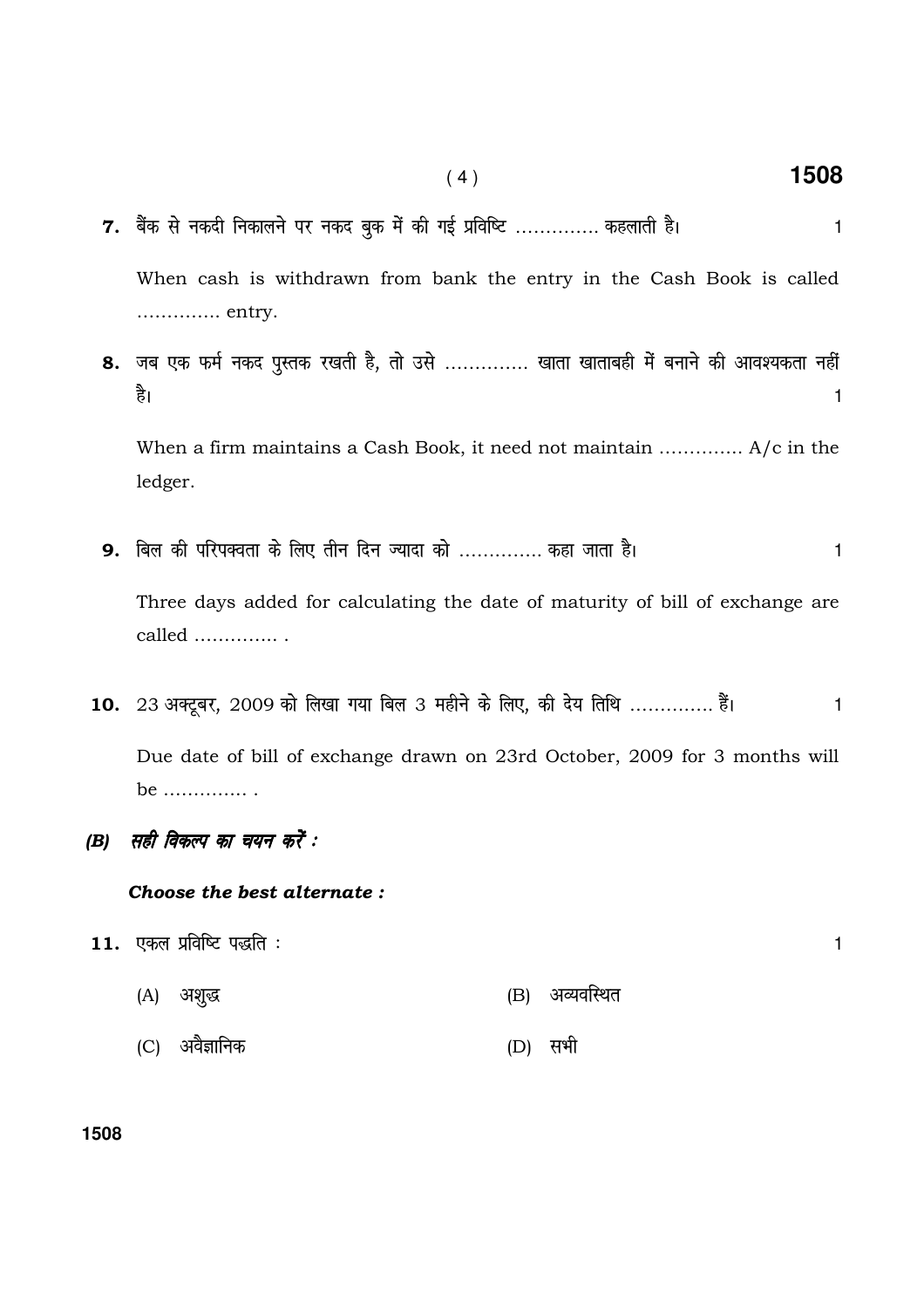|     |                                              | (5)                                               |           |                               | 1508 |
|-----|----------------------------------------------|---------------------------------------------------|-----------|-------------------------------|------|
|     | Single Entry System of book keeping is:      |                                                   |           |                               |      |
|     | (A)                                          | Inaccurate                                        | (B)       | Unsystematic                  |      |
|     | (C)                                          | Unscientific                                      | (D)       | All                           |      |
| 12. |                                              | एकल व्यापारी का आयकर :                            |           |                               | 1    |
|     | (A)                                          | व्यक्तिगत व्यय                                    | (B)       | देनदार व्यय                   |      |
|     | (C)                                          | व्यवसाय व्यय                                      |           | (D) इनमें से कोई नहीं         |      |
|     |                                              | Income tax in case of sole trader is treated as : |           |                               |      |
|     |                                              | (A) Personal Expense                              | (B)       | Debtors Expense               |      |
|     | (C)                                          | <b>Business Expense</b>                           | (D)       | None of these                 |      |
| 13. |                                              | निम्नलिखित में चालू सम्पत्ति का चयन करें :        |           |                               | 1    |
|     | (A)                                          | नकद                                               | (B)       | स्टॉक                         |      |
|     | (C)                                          | देनदार                                            | (D)       | सभी                           |      |
|     | Choose the Current Asset from the following: |                                                   |           |                               |      |
|     | (A)                                          | Cash                                              | (B)       | Stock                         |      |
|     | (C)                                          | Debtors                                           | $(D)$ All |                               |      |
|     |                                              | 14. अंतिम खाते बनाए जाते हैं :                    |           |                               | 1    |
|     |                                              | (A) कैलेन्डर वर्ष के अंत में                      |           | (B) मूल्यांकन वर्ष के अंत में |      |
|     |                                              | (C) प्रत्येक दिवाली                               |           | (D) लेखांकन वर्ष के अंत में   |      |
|     |                                              |                                                   |           |                               |      |

# 1508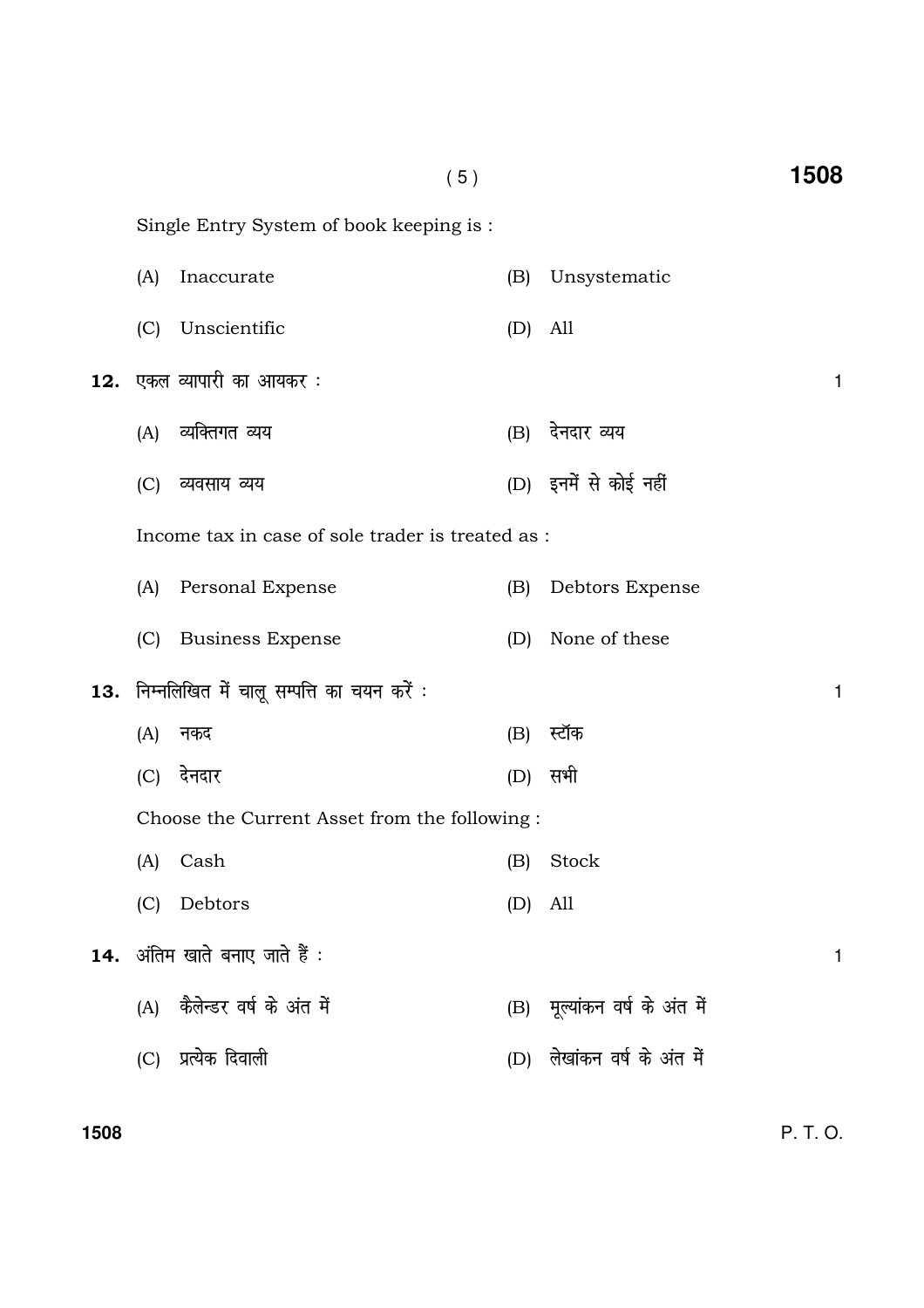|     |                                                                                               | (6)                                                                                   |     | 1508                    |
|-----|-----------------------------------------------------------------------------------------------|---------------------------------------------------------------------------------------|-----|-------------------------|
|     |                                                                                               | Final Accounts are prepared :                                                         |     |                         |
|     | (A)                                                                                           | At the end of calendar year                                                           |     |                         |
|     | (B)                                                                                           | At the end of assessment year                                                         |     |                         |
|     | (C)                                                                                           | On every Diwali                                                                       |     |                         |
|     |                                                                                               | (D) At the end of accounting year                                                     |     |                         |
| 15. |                                                                                               | ऑफिस टाइपराइटर का विक्रय, क्रेडिट किया जाना चाहिए :                                   |     | 1                       |
|     | (A)                                                                                           | विक्रय खाता                                                                           | (B) | नकद खाता                |
|     |                                                                                               | (C) पूँजी खाता                                                                        | (D) | टाइपराइटर खाता          |
|     |                                                                                               | Sale of office typewriter, should be credited to:                                     |     |                         |
|     | (A)                                                                                           | Sales $A/c$                                                                           | (B) | Cash $A/c$              |
|     | (C)                                                                                           | Capital $A/c$                                                                         | (D) | Typewriter A/c          |
|     |                                                                                               | 16. हुंडी के भुगतान के समय सकारने वाले की पुस्तकों में किस खाते को डेबिट किया जाएगा ? |     | 1                       |
|     | (A)                                                                                           | प्राप्य बिल खाता                                                                      | (B) | नकद खाता                |
|     | (C)                                                                                           | बिल लिखने वाले का खाता                                                                |     | (D) इनडोर्सी खाता       |
|     | Which account will be debited in the books of acceptor at the time of discharge<br>of a bill? |                                                                                       |     |                         |
|     | (A)                                                                                           | Bills Payable Account                                                                 | (B) | Cash Account            |
|     | (C)                                                                                           | Drawer Account                                                                        | (D) | <b>Endorsee Account</b> |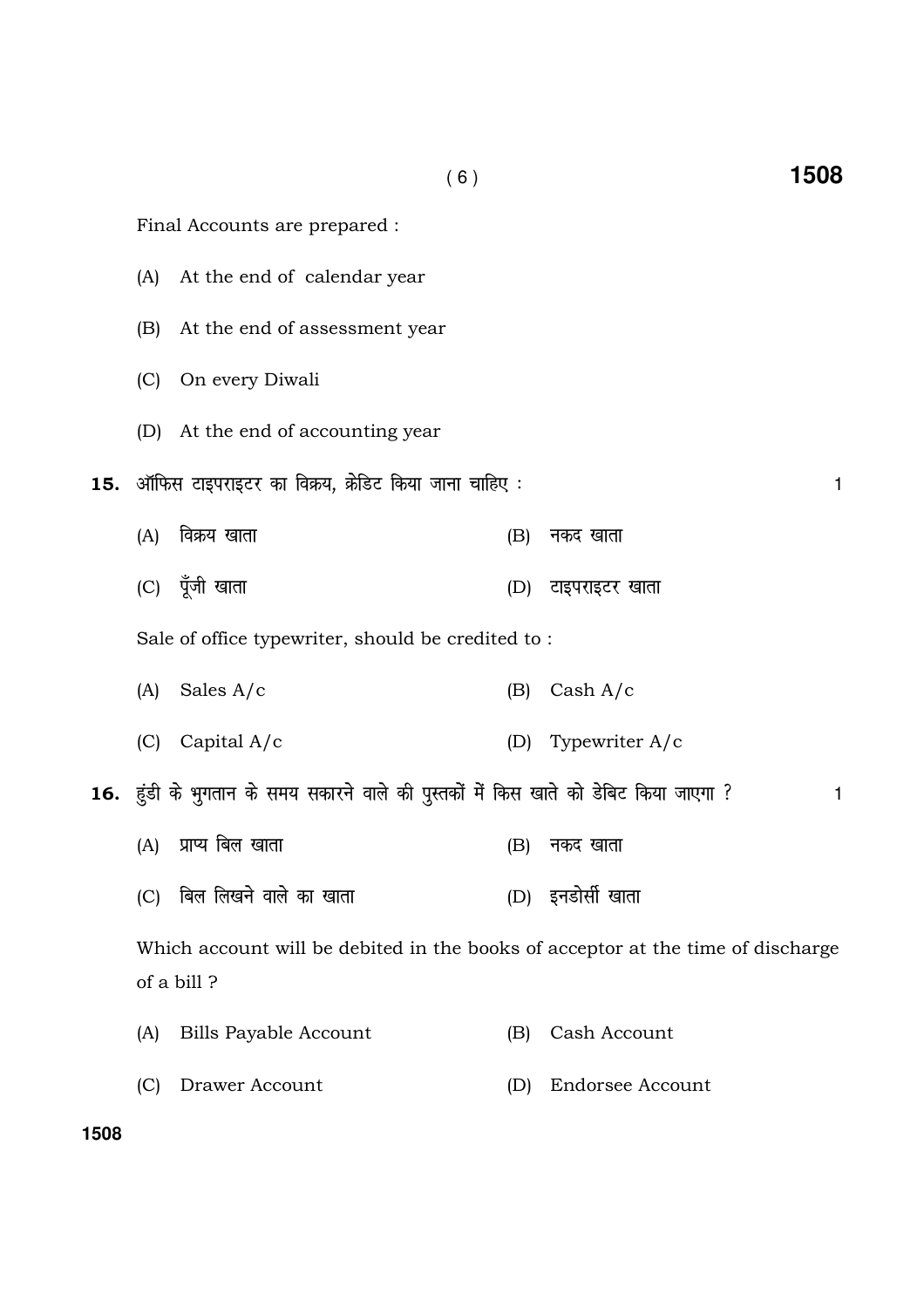|     |                                                                 | (7) | 1508                         |   |
|-----|-----------------------------------------------------------------|-----|------------------------------|---|
|     | $17.$ बैंक सामंजस्य विवरण बनाया जाता है :                       |     |                              | 1 |
|     | (A) बैंक द्वारा                                                 |     | (B) बैंक के ग्राहक द्वारा    |   |
| (C) | लेनदार द्वारा                                                   | (D) | परीक्षक द्वारा               |   |
|     | A bank reconciliation statement is prepared by :                |     |                              |   |
| (A) | Bank                                                            | (B) | Customer of Bank             |   |
| (C) | Creditors                                                       | (D) | Auditor                      |   |
|     | <b>18.</b> इनमें से कौन-सी सहायक पुस्तक <i><b>नहीं</b></i> है ? |     |                              | 1 |
|     | (A) क्रय वापसी पुस्तक                                           | (B) | क्रय पुस्तक                  |   |
| (C) | खाता बही                                                        |     | (D) विक्रय पुस्तक            |   |
|     | Which is <b>not</b> a Subsidiary Book?                          |     |                              |   |
| (A) | Purchase Return Book                                            | (B) | Purchase Book                |   |
| (C) | Ledger                                                          | (D) | Sales Book                   |   |
|     | 19. नाममात्र के खाते का सम्बन्ध है:                             |     |                              | 1 |
| (A) | सम्पत्ति व दायित्व                                              | (B) | व्यय, हानि व आय              |   |
| (C) | लेनदान और देनदार                                                |     | (D) इनमें से कोई नहीं        |   |
|     | Nominal Accounts are related to:                                |     |                              |   |
| (A) | Assets and Liabilities                                          | (B) | Expenses, Losses and Incomes |   |
| (C) | Debtors, Creditors                                              | (D) | None of these                |   |
|     |                                                                 |     |                              |   |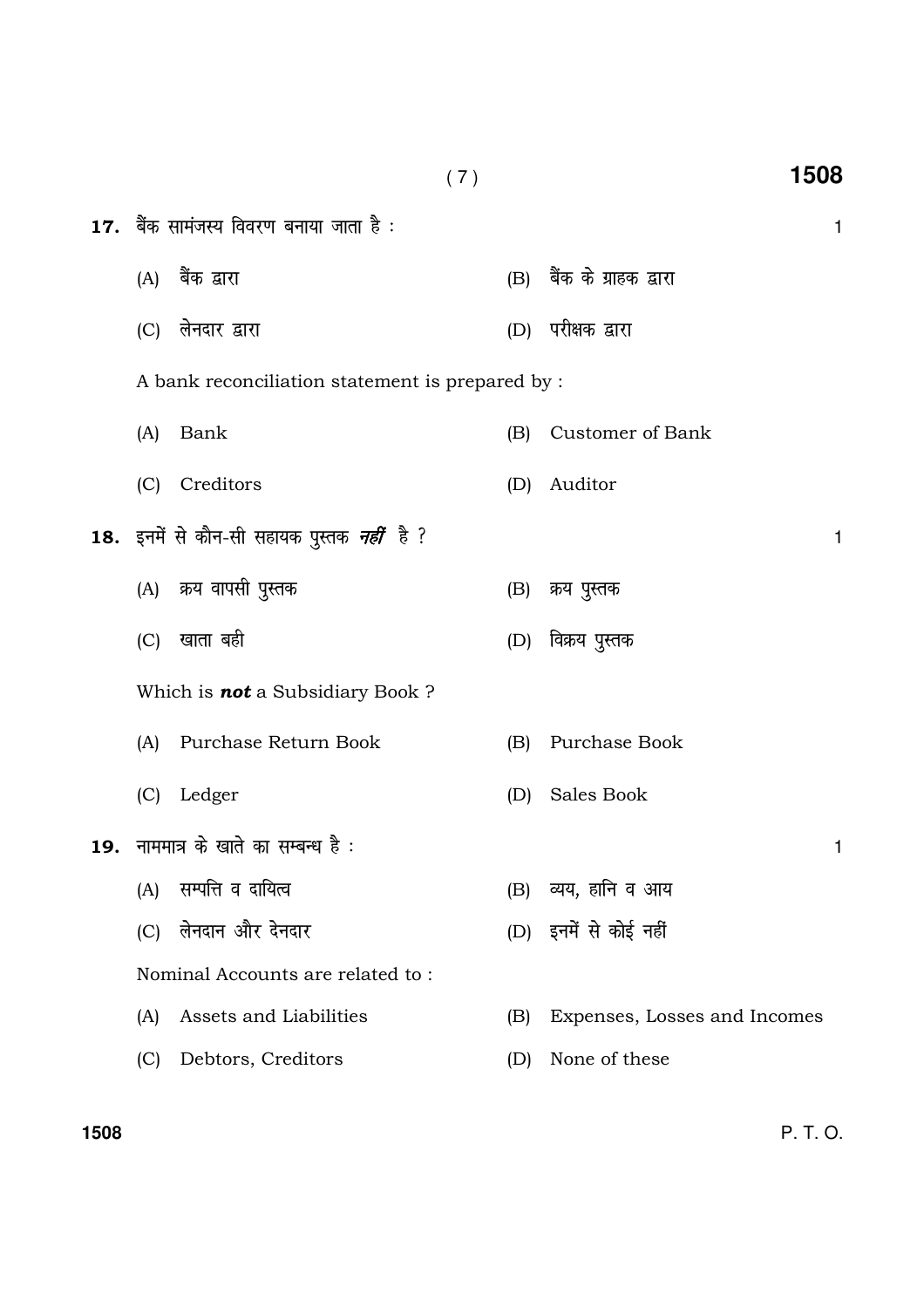$20.$  दोहरा मद सिद्धांत :  $1$ 

- $(A)$  सम्पत्ति = दायित्व पूँजी
- $(B)$  सम्पत्ति = पूँजी दायित्व
- (C) सम्पत्ति = दायित्व + पूँजी
- (D) पूँजी = सम्पत्ति + दायित्व

As per Dual Aspect Principle :

- (A) Assets = Liabilities Capital
- (B) Assets = Capital Liabilities
- (C) Assets = Liabilities + Capital
- (D) Capital = Assets + Liabilities

## (C) सत्य/असत्य बताइए :

## Mention whether the following are true or false :

- 21. संचयों का मिलान व्ययों से, Going Concern Concept के आधार पर किया जाता है। 1 Revenues are matched with expenses in accordance with Going Concern Concept.
- 22. शुरूआती प्रविष्टि हर दिन के शुरूआत में की जाती है। बाल के बाद कर साथ प्रकार के बाद पर प्रकार के बाद पर प्र

Opening Entry is passed for the first transaction of each day.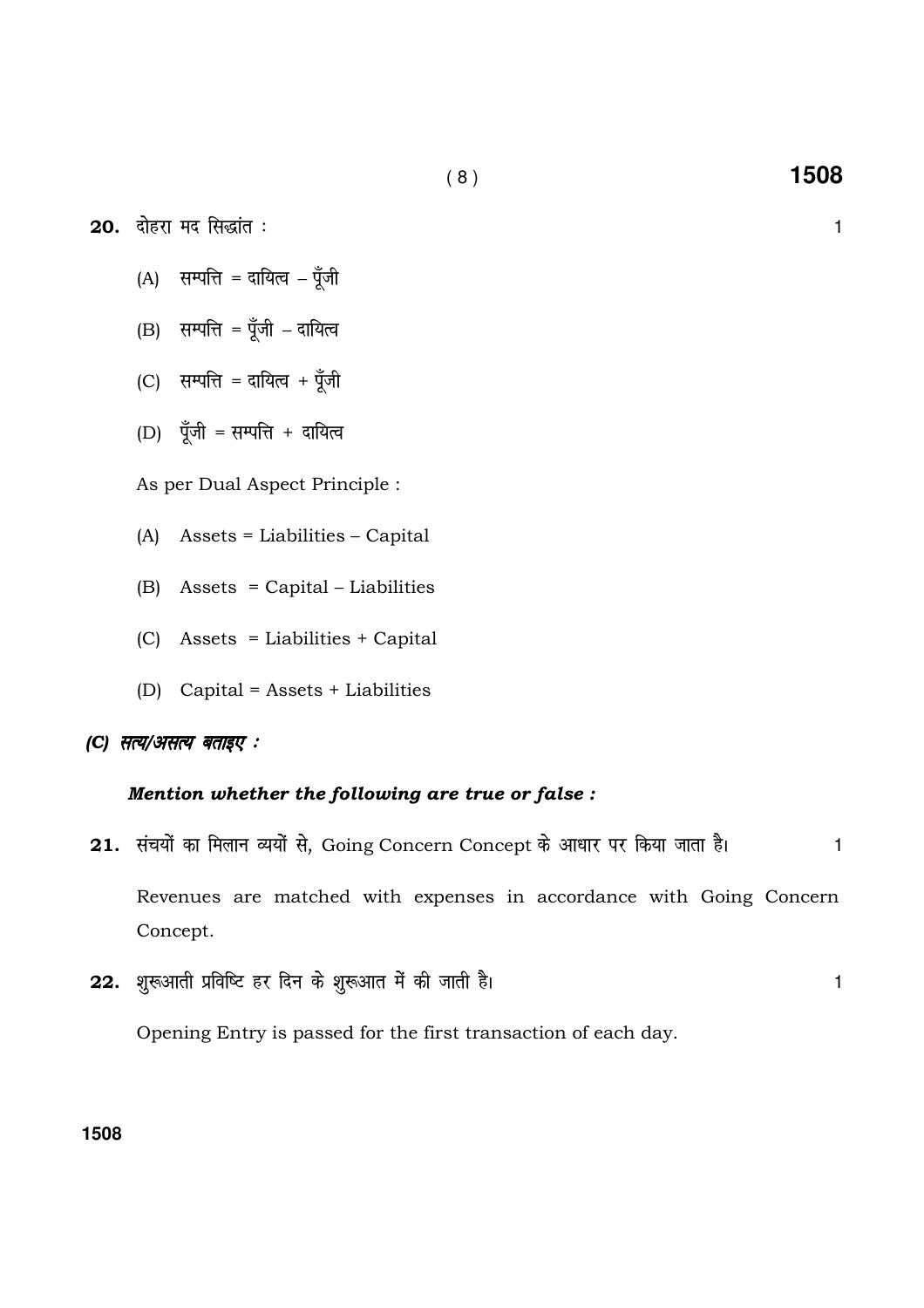| (9)                                                                          | 1508         |
|------------------------------------------------------------------------------|--------------|
| <b>23.</b> बाइनरी प्रणाली में सूचना को दो अंकों 0 और 1 में रखा जाता है।      | $\mathbf{1}$ |
| Under Binary System informations are stored in two digits only 0 and 1.      |              |
| 24. सम्पत्ति व दायित्व नकद पुस्तक के दो पक्ष हैं।                            | 1            |
| Assets and Liabilities are the two sides of Cash Book.                       |              |
| 25. कॉन्ट्रा प्रविष्टि नकद बुक में दोनों तरफ होती है।                        | 1            |
| A Contra Entry appears on the both sides of Cash Book.                       |              |
| 26. मूल्यहास पद्धति में, सम्पत्ति का मूल्य शून्य तक कम हो जाता है।           | 1            |
| In case of diminishing balance method, the asset gets reduced to zero level. |              |
| AIS का अर्थ "Accounting Information System" है।<br>27.                       | 1            |
| AIS denotes "Accounting Information System".                                 |              |
| 28. जीवन सुरक्षा प्रीमियम, आहरण माना जाता है।                                | 1            |
| Life Insurance Premium is treated as drawings.                               |              |
| 29. बिल ऑफ एक्सचेंज एक शर्तीय आदेश होता है।                                  | 1            |
| Bill of Exchange is a conditional order to pay.                              |              |
| 30. स्प्रेडशीट एक विशाल कागजी शीट के ऊपर प्रोग्राम है।                       | 1            |
| Electronic spreadsheet is a type of programme on a large sheet of paper.     |              |
|                                                                              |              |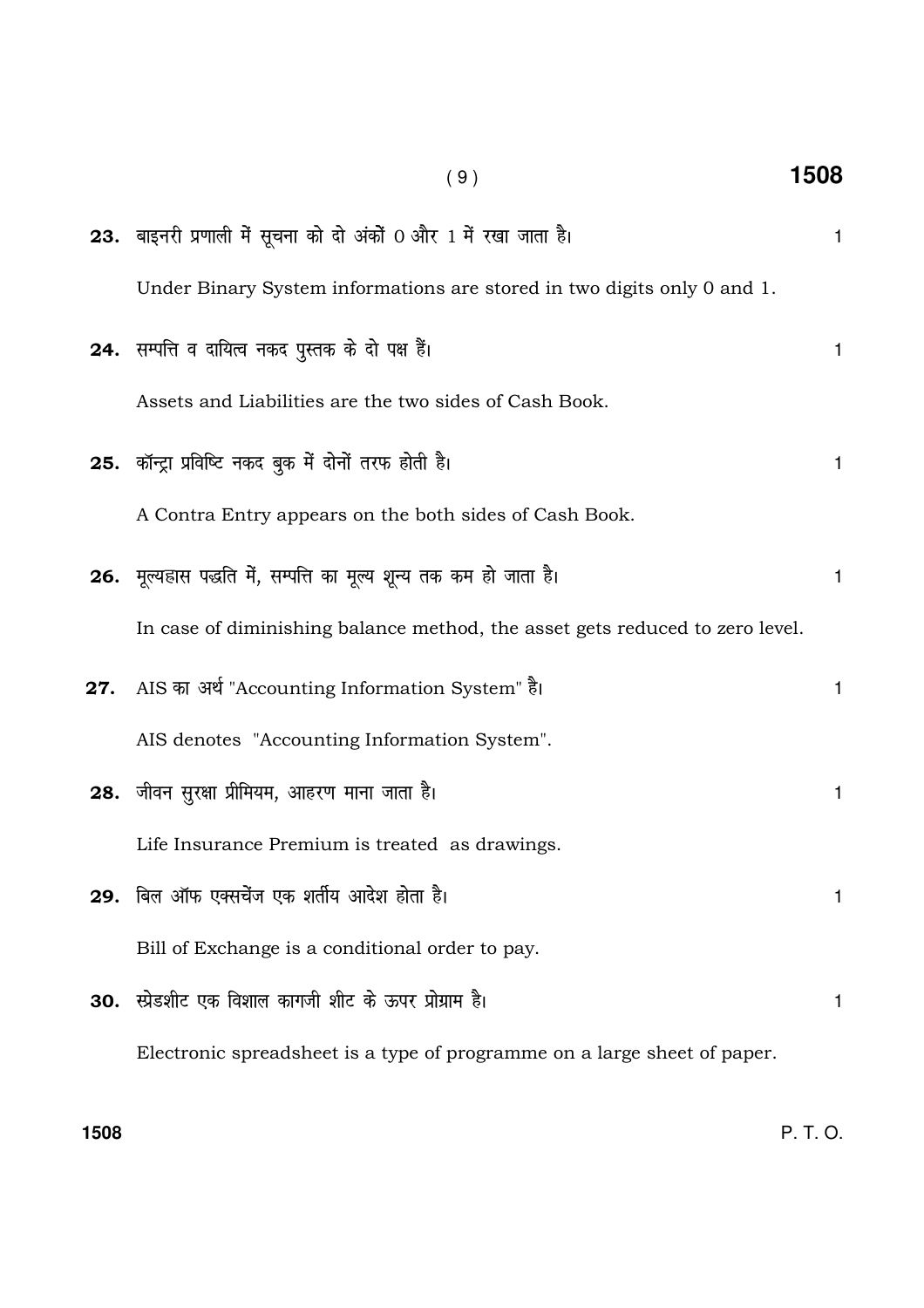# (अति-लघूत्तरात्मक प्रश्न)

# (Very Short Answer Type Questions)

|      | <b>31.</b> सूची मूल्य ₹ 20,000, व्यापारिक छूट 10% और नकद छूट 5% पर किट्टी को माल बेचा गया। उसने                                                                                         |     |                 |                |
|------|-----------------------------------------------------------------------------------------------------------------------------------------------------------------------------------------|-----|-----------------|----------------|
|      | मूल्य का भुगतान उसी दिन किया और नकद छूट का लाभ उठाया, जर्नल प्रविष्टियाँ करें।<br>2                                                                                                     |     |                 |                |
|      | Goods sold to kitty on list price $\bar{\tau}$ 20,000, trade discount 10% and cash<br>discount 5%. He paid the amount on the same day and availed cash discount.<br>Pass Journal entry. |     |                 |                |
|      | <b>32.</b> खाता बही के साथ नकद पुस्तक की <i>दो</i> समानताएँ बताइए।                                                                                                                      |     |                 | $\overline{c}$ |
|      | Give two similarities of Cash Book with Ledger.                                                                                                                                         |     |                 |                |
|      | 33. क्रय पुस्तक का नमूना <i>दो</i> प्रविष्टियों की सहायता से बताइए।                                                                                                                     |     |                 | $\overline{c}$ |
|      | Give Specimen of Purchase Book with two entries.                                                                                                                                        |     |                 |                |
|      | 34. बताइए निम्नलिखित खाते डेबिट <i>अथवा</i> क्रेडिट किए जाऐंगे :                                                                                                                        |     |                 | $\overline{c}$ |
|      | (A)<br>क्रय खाता                                                                                                                                                                        |     | (B) पूँजी खाता  |                |
|      | (C)<br>ब्याज खाता                                                                                                                                                                       | (D) | वेतन खाता       |                |
|      | State whether the following accounts will show debit <b>or</b> credit balance :                                                                                                         |     |                 |                |
|      | Purchase Account<br>(A)                                                                                                                                                                 | (B) | Capital Account |                |
|      | Interest Account<br>(C)                                                                                                                                                                 | (D) | Salary Account  |                |
|      | <b>35.</b> निम्नलिखित खातों के शेष को तलपट के किस कॉलम (डेबिट <i>अथवा</i> क्रेडिट) में दर्शाया जाएगा ?                                                                                  |     |                 | 2              |
|      | बैंक आधिक्य<br>(A)                                                                                                                                                                      |     | (B) डूबत ऋण     |                |
|      | (C) ब्याज भुगतान                                                                                                                                                                        | (D) | विक्रय          |                |
| 1508 |                                                                                                                                                                                         |     |                 |                |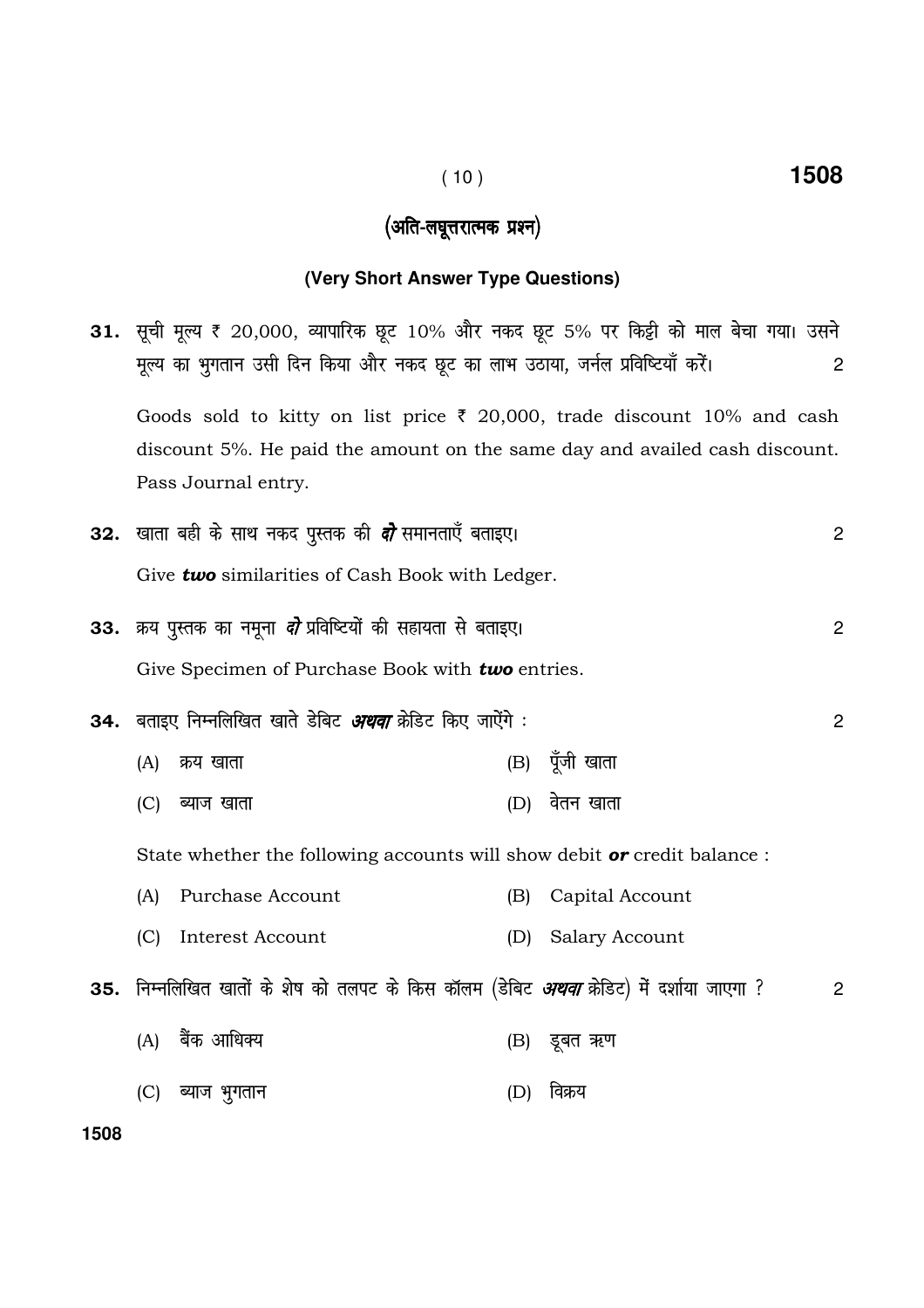State whether the balance of following accounts should be placed in the debit or credit columns of the Trial Balance :

- (A) Bank Overdraft (B) Bad Debts
- (C) Interest Paid (D) Sales
- 36. निम्नलिखित को आप पास बुक के डेबिट शेष से बैंक सामंजस्य विवरण तैयार करते समय किस कॉलम ¼Iyl ;k ekbul½ es a fy[ks axs \ 2
	- (A) बीमा प्रीमियम का भुगतान बैंक द्वारा
	- $(B)$  ब्याज व लाभांश बैंक में प्राप्त
	- (C) बैंक द्वारा ब्याज
	- (D) बैंक में जमा चेक परंतु अभी भुगतान नहीं हुआ

In which column (Plus or Minus) you will write the following while preparing Bank Reconciliation Statement from the debit balance of the Pass Book ?

- (A) Insurance Premium paid by the Bank
- (B) Interest and dividend collected by Bank
- (C) Interest allowed by the Bank
- (D) Cheque deposited into the Bank but not yet cleared
- $37.$  हास क्या है ? हास के *दो* कारण समझाइए। संस्था के साथ समझाईए।

What is Depreciation ? What are the two causes of depreciation. Explain.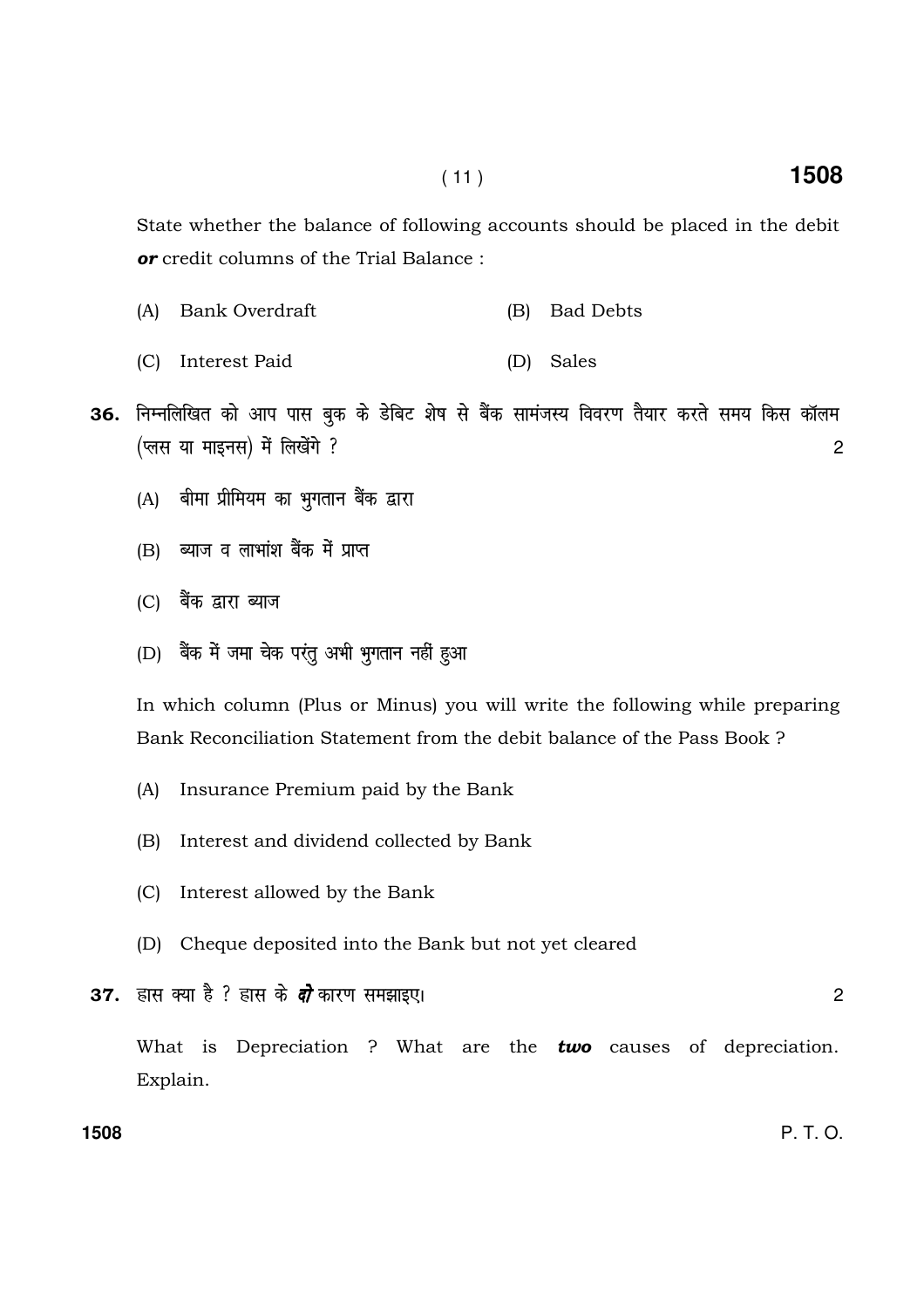- **38.** ewY;Ðkl i)fr ls Ðkl yxkus d s pkj ykHk crkb,A <sup>2</sup> Give four merits of providing depreciation by written down value method.
- 39. fcy vkWQ ,Dlpsat D;k gS \ fcy vkWQ ,Dlpsat ds nks ykHk crkb,A 2 What is Bills of Exchange ? Explain any two advantages of Bills of Exchange.
- 40. निम्नलिखित में बिल ऑफ एक्सचेंज की देय तिथि बताइए : which is a fact to the new set of 2

| बिल की तिथि         | अवर्धि    |
|---------------------|-----------|
| (A) 30 अप्रैल, 2010 | 30 दिन    |
| (B) 1 दिसम्बर, 2009 | $60$ दिन  |
| (C) 28 दिसंबर, 2007 | $2$ महीने |
| (D) 30 जनवरी, 2010  | 1 महीना   |

Calculate the due dates of the bills of exchange in the following cases :

|     | Date of Bill        | Period   |
|-----|---------------------|----------|
| (A) | 30th April, 2010    | 30 days  |
| (B) | 1st December, 2009  | 60 days  |
| (C) | 28th December, 2007 | 2 months |
| (D) | 30th January, 2010  | 1 month  |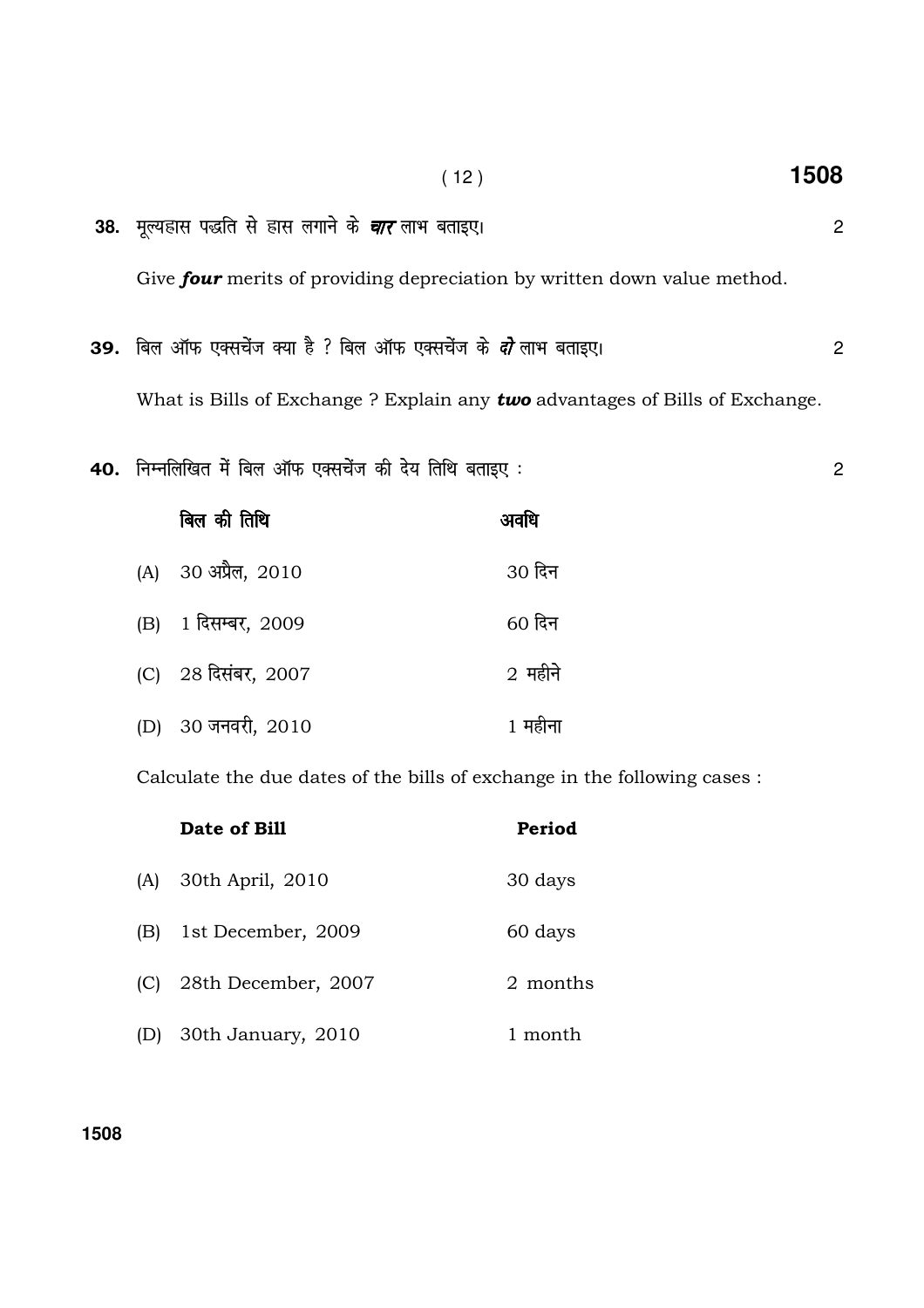## (लघु उत्तरीय प्रश्न)

## **(Short Answer Type Question)**

41. सोनू लिमिटेड ने 1-4-2012 को ₹ 4,00,000 की मशीनरी का क्रय किया, 1-11-2013 को दूसरी मशीनरी ₹ 1,00,000 का क्रय एवं ₹ 20,000 इसे लगाने पर खर्च किए। 30-9-2014 को 2012 में खरीदी मशीनरी को ₹ 1,27,800 की हानि पर बेच दिया गया, मूल्यहास पद्धति द्वारा 10% प्रतिवर्ष की दर से हास लगाया गया। 31 मार्च को खाते बंद होते हैं। 31-3-2015 तक मशीनरी खाता बनाइए। 4

On 1st April, 2012 Sonu Ltd. Purchased a machinery for  $\bar{\zeta}$  4,00,000. On 1st November, 2013, they purchased another machinery for  $\bar{\tau}$  1,00,000 and spent  $\bar{\xi}$  20,000 on its overhauling. On 30th Sep. 2014 the machinery purchased in 2012 was sold at a loss of  $\bar{\tau}$  1,27,800. The Company charges depreciation  $\bar{\omega}$ 10% p. a. on written down value basis. Accounts are closed on 31st March each year. Prepare Machinery Account upto 31-3-2015.

## (दीर्घ उत्तरीय प्रश्न)

## **(Long Answer Type Question)**

- $\bf 42.$ ानिम्नलिखित से लेखांकन समीकरण तैयार कीजिए :  $\bf 6$ 
	- (i) रघु ने व्यवसाय में नकद ₹ 1,50,000 लगाए।
	- (ii) नकद ₹ 80,000 और उधार ₹ 40,000 माल को खरीदा।
	- (iii) माल की लागत ₹ 75,000 को 33 $\frac{1}{3}$ %  $\frac{1}{\sigma}$ % के लाभ पर विक्रय किया गया जिसमें से आधा भुगतान नकदी में प्राप्त हुआ।
	- (iv) माल की लागत ₹ 10,000, ₹ 12,000 में बेच दी गई (उधार)।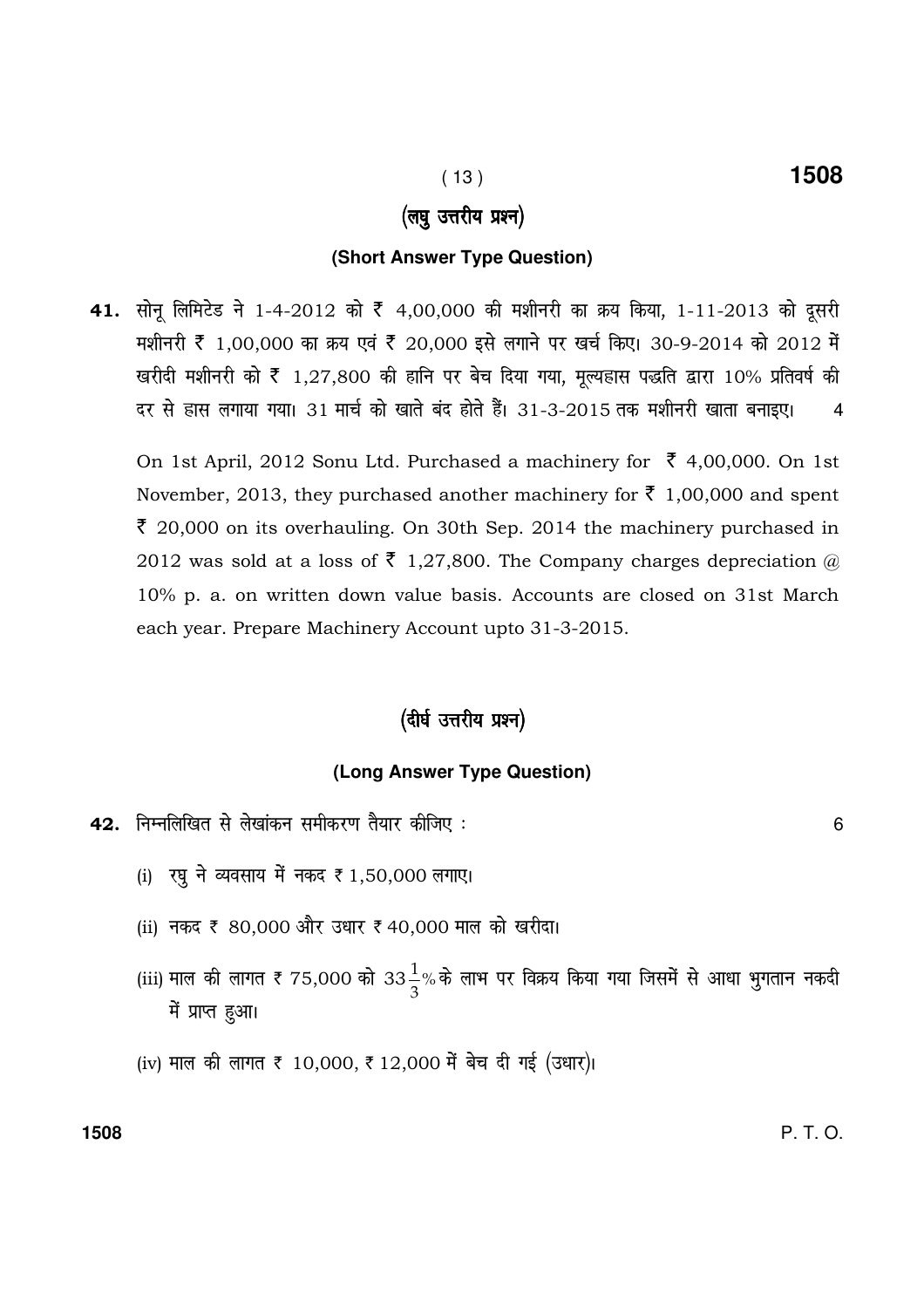- (v) किराया ₹ 2,000 और वेतन ₹ 4,000 का भुगतान।
- (vi) माल की लागत ₹ 20,000 जो कि ₹ 18,500 में बेचा गया (नकद)।

Prepare Accounting Equation from the following:

- (i) Raghu started business with Cash  $\bar{z}$  1,50,000.
- (ii) Bought goods for cash  $\bar{\tau}$  80,000 and on credit for  $\bar{\tau}$  40,000.
- (iii) Goods costing  $\bar{\tau}$  75,000 sold at a profit of 33 $\frac{1}{3}$ %. Half the payment received in cash.
- (iv) Goods costing ₹10,000 sold for ₹12,000 on credit.
- (v) Paid for rent ₹ 2,000 and for salaries ₹ 4,000.
- (vi) Goods costing ₹ 20,000 sold for ₹ 18,500 on cash.

#### अथवा

## **OR**

निम्नलिखित लेनदेनों की जर्नल प्रविष्टियाँ करें:

- रोहित से देय ₹ 10,000 अब डूबत ऋण हैं।  $(i)$
- माल ₹ 20,000, स्वामी द्वारा प्रयोग किया गया।  $(ii)$
- (iii) ₹ 3,00,000 की लागत वाली मशीन पर दो महीने के लिए प्रतिवर्ष 10% की दर से मूल्यहास।
- (iv) पूँजी ₹ 15,00,000 पर 6% प्रतिवर्ष की दर से 9 महीने के लिए ब्याज।
- (v) माल की लागत ₹ 80,000, मोहन को ₹ 1,00,000 में बेचा गया।